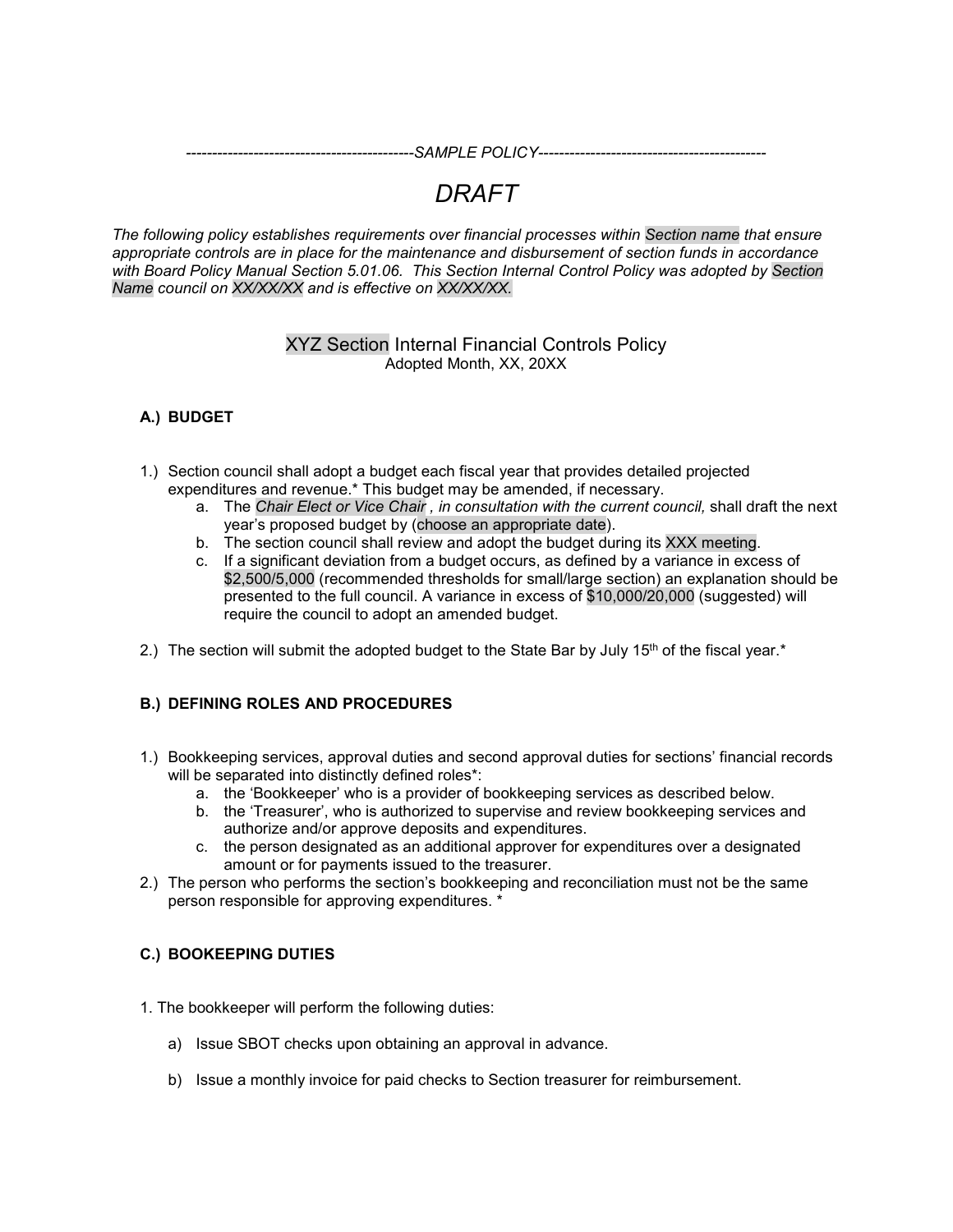- c) Pay invoices within two weeks of receiving the invoice.
- d) Obtain approval on all payments as established in these policies.
- e) Deposit revenue within three business days of receipt.
- f) Keep accounting books according to Generally Accepted Accounting Standards. Revenues should be recognized when earned and expenses should be recognized when a liability is incurred.
- g) Reconcile bank and investment accounts by the end of the month following the reporting month.
- h) Prepare financial reports by the end of the month following the reporting month.
- i) Retain all documentation, such as invoices, approvals, reports, etc. according to the records retention policy.
- j) Calculate and pay sales tax.
- k) Collect W-9 forms for all contracted services.
- l) Provide State Bar with financial reports in a timely manner.
- m) Provide section chair and treasurer with financial reports in a timely manner.
- n) Protect the confidentiality of and access to section financial information.
- o) Provide financial information or complete other duties as required.
- p) Communicate yearly with State Bar auditors.
- q) Provide explanation on budget-to-actual variances.

2. The provider of bookkeeping services responsible for the duties described in this section will be (choose one) SBOT accounting department.

#### **D.) TREASURER DUTIES**

The treasurer reviews and monitors finances through the following activities and/or meets the following criteria:

- 1.) The treasurer (and primary approver of section payments) must be a member of the council with a fiduciary duty to the section. \*
- 2.) When an additional approval is required for any transaction, that secondary approver or signor will be the chair/other officer/describe
- 3.) The process of approving payment must comply with both of the controls listed below:\*
	- a. All invoices are approved in advance of payment by the treasurer or chair through (choose all that apply): email approval. Documentation of approval is retained.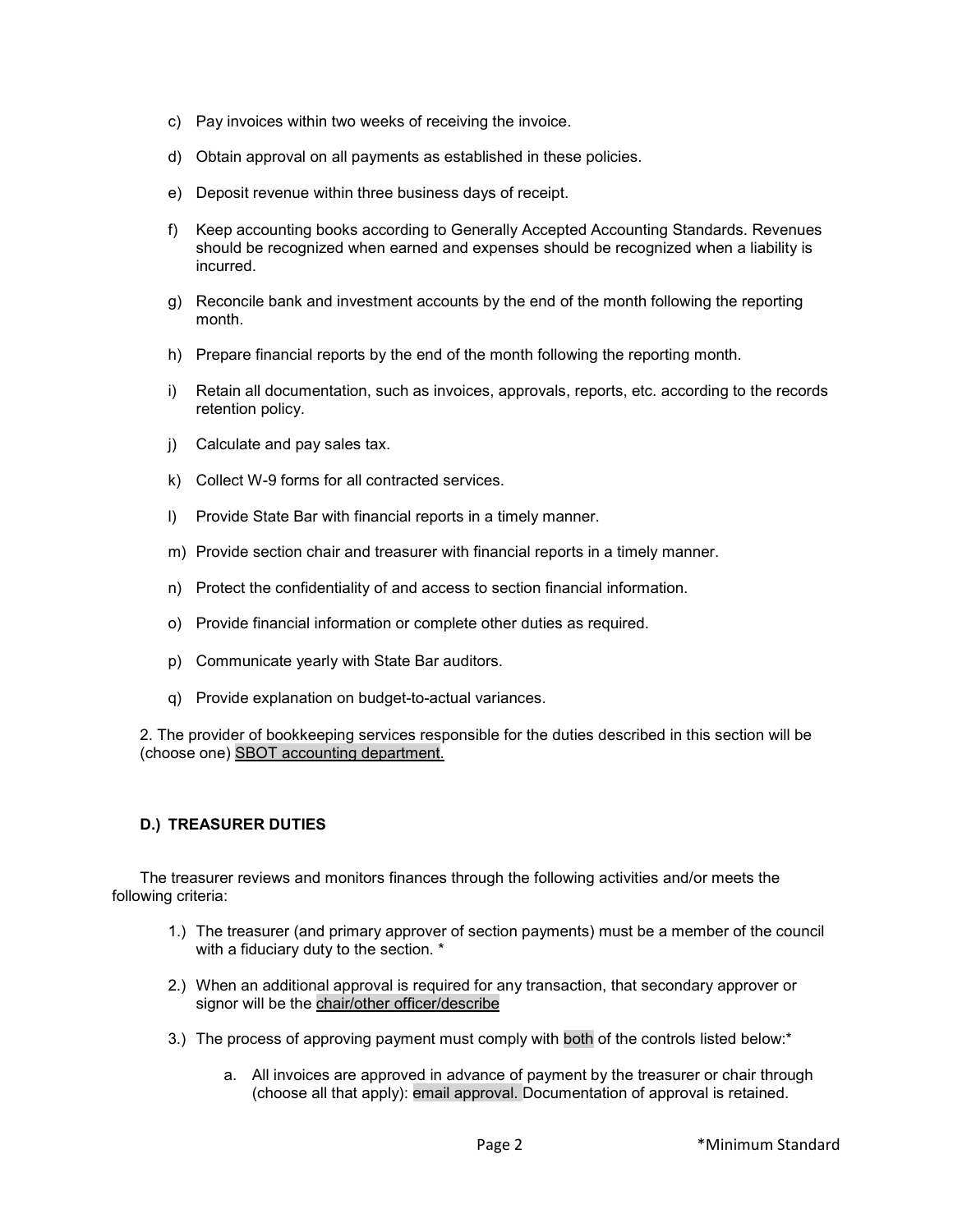- b. All invoices are approved after preparation of the books through review of detailed transactions by (choose or describe) treasurer/chair/entire council. Documentation of approval is retained.
- 4.) All payments over \$X,XXX require additional approval in advance of payment by choose method) Documentation of approval is retained.
- 5.) All reimbursement requests or invoices made by a check signor require a additional approval by second signature/an email approval. Documentation of approval is retained. \*

#### **E.) BANK ACCOUNTS AND CHECK WRITING**

.

- 1.) At least two individuals are required signors on the bank account at all times. The authorized signors on the checking, savings, or investment accounts are the current (Choose or describe) Section Treasurer/Chair\*
- 2.) Checkbooks should be physically secured at all times. Checks should be written in sequential order and a record retained of all checks written or voided. Checks should be dated at the time the check was written and should be recorded on the same date. No post or pre-dated checks are allowed.\*
- 3.) Blank checks or checks made out to "cash" are prohibited. A second signature/a second approval should be required for all checks over \$

#### **F.) PAYMENT OF EXPENSES AND INVOICES**

- 1.) A detailed invoice and/or contract is required for any payment. Money should not be paid to any person or company without appropriate and detailed back-up and/or documentation. \* An invoice should contain the following information:
	- a. Vendor name and address
	- b. Itemized description of the goods or services provided
	- c. Total amount billed
	- d. Period of time for which the services will be/were rendered
	- e. Terms of payment for late fees or discounts for early payment (if applicable)
	- f. Due date
	- g. Invoice number and date
	- h. Itemized fees
- 2.) Vendors shall not be paid in advance of full completion of the contracted services with the exception of reasonable advance deposits, payments for subscription services, such as insurance, rent, software licenses, etc.
- 3.) Any payment should meet the following criteria:
	- a. The expenses are reasonable and necessary.
	- b. The expenses have been budgeted.
	- c. The goods and services have been received.
	- d. Contracted terms have been met.
- 4.) Reimbursement requests should contain the following information: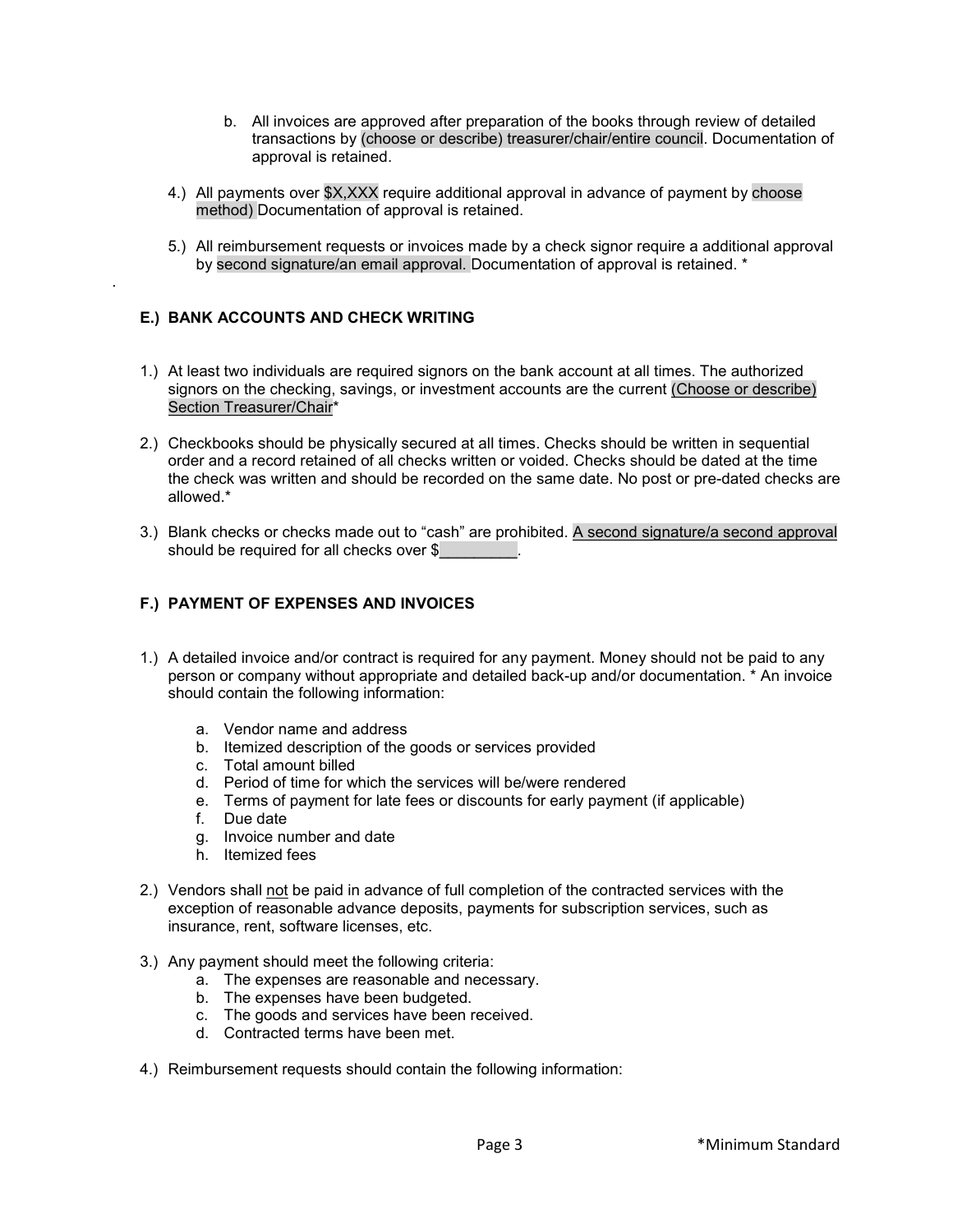- a. Completed reimbursement request form, signed by requestor. (An electronic signature is acceptable).
- b. Itemized receipts and invoices.
- c. A second approval, if the requestor is a signor on the bank account.
- d. Explanation for any lost receipts or requests that do not have back-up documentation.

### **G.) DEPOSITS**

1.) All money or checks received by the section should be deposited within three business days of receipt. Immediately upon receipt, the bookkeeper should stamp the check "for deposit only" and the bank account number of the section. Associated invoices or other supporting documents demonstrating the reason the deposit was collected should be attached to the check/deposit slip and retained for audit purposes and/or customer inquiries. \*

#### **H.) CONFIDENTIAL DATA**

- 1.) All confidential data must be protected. \*
	- a. Credit card numbers should not be transmitted through email.
	- b. All confidential information should be redacted, or stored in a protected manner.
	- c. Access to bank accounts, credit card processing accounts, and financial records should be limited to the council and essential users only.
	- d. Care is required in the destruction of credit card and other sensitive information to ensure that the information cannot be copied or duplicated..
	- e. Automated controls will be established with any credit card processor so that refunds may only be made to the credit card originally charged, and the refund cannot exceed the original payment

# **I.) FINANCIAL REPORTS AND RECONCILATIONS**

- 1.) Checks and deposits must be reconciled in the section's bookkeeping system within recommended 30 days but no more than 60 days. The reconciliation should also note all outstanding deposits and checks. All checks or deposits that are outstanding for longer than three months should be reviewed for resolution. Voided and/or reissued checks should also be reported to the State Bar's section accountant in the regular monthly documentation.\*
- 2.) The treasurer should use monthly budgets, financial statements, and historical financial records to investigate significant variances, whether positive or negative. Inquiry should be made on projects with excessive costs.
- 3.) Bookkeeping ledgers, and bank statements that include check images will be provided to the State Bar within recommended 30 days but no more than 60 days. \* Financial statements should contain:
	- a. an income statement that compares current year to prior year, and compares current year to the approved budget;\*
	- b. a balance sheet;\*
	- c. a bank reconciliation for each bank or investment account (including outstanding checks);\*
	- d. a bank and investment statement \* which includes check images; and